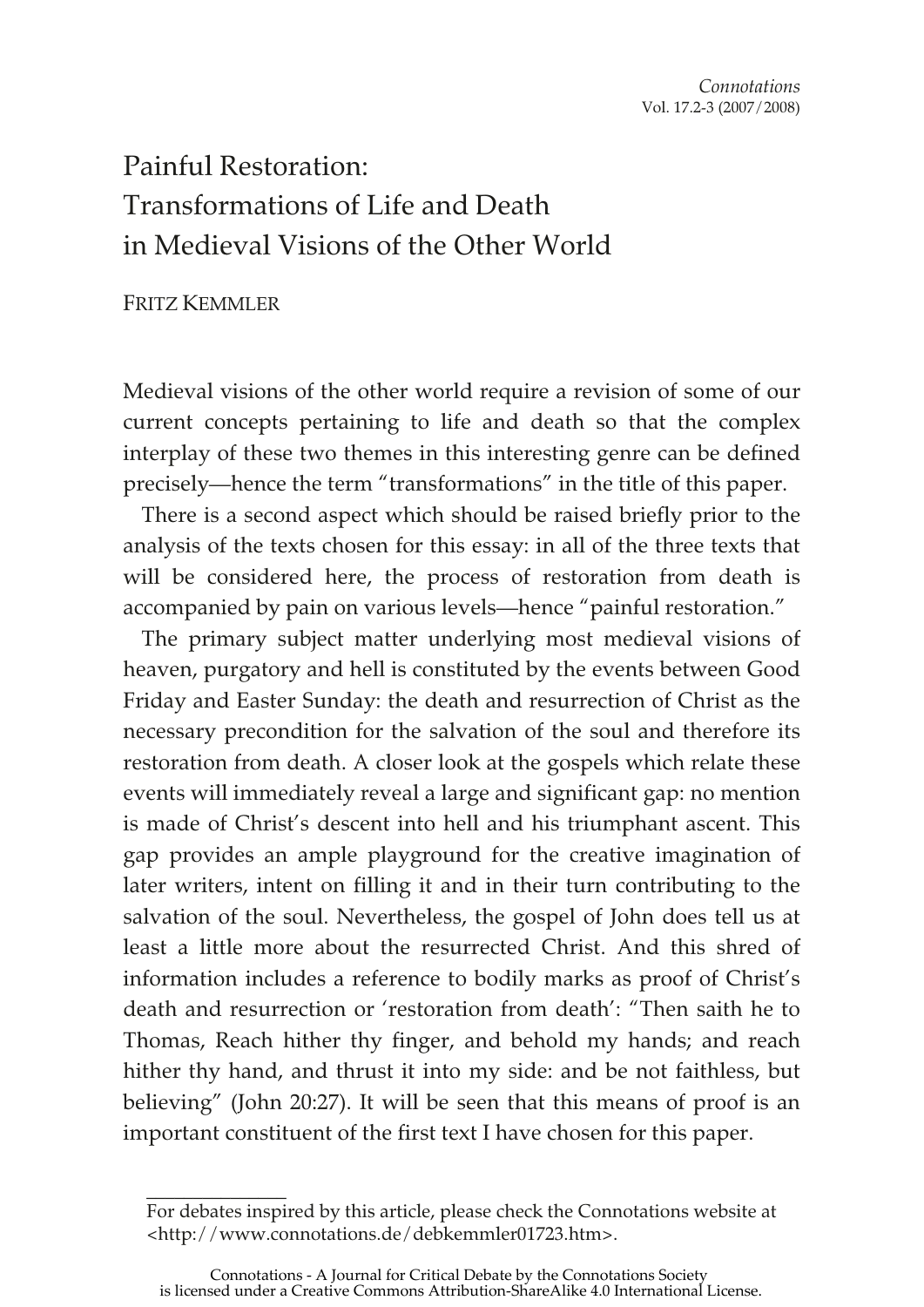But let us go back to that period of time extending from Good Friday, around 3 pm, to Easter Sunday morning and usually referred to as the 'Harrowing of Hell.' In the New Testament this hell is described only in very general terms and is associated with the gnashing of teeth, with tears, yells, burning fires, black and evil smelling smoke, bitter cold and utter darkness. Now this is the very place into which the unfaithful will be cast after the death of their bodies and where they have to suffer the everlasting damnation which will result in the perpetual death of the soul.<sup>1</sup>

Bearing in mind this distinction, we must be aware of the fact that, in the context of the Christian religion, we are dealing with the fundamental concept of a double life—the life of the body and the life of the soul; and consequently with a double death—the death of the body and the death of the soul. The metaphorical concept of life and death, that is the life and death of the soul, is dependent on the life and death of the body. And if the life and death of the soul means both promise and damnation, then it might be useful for Christians to know more about these matters on which the Bible itself is so conspicuously and frustratingly silent.

Christian writers who felt called upon to warn their audience against the death of the soul with all its horrible consequences, and to incite them to strive for the life of the soul in the bliss of heaven, have invented a highly useful constellation for their didactic purpose: an elect human being who is granted the extraordinary favour of seeing both regions while still alive—that into which the dead souls will be cast and that to which the living souls will ascend. This elect human being, which may come from any walk of life, will then be able to give a faithful account of both bliss, that is eternal life, and damnation, which of course means everlasting death.

Since both regions, heaven and hell, cannot usually be entered by a human being still in the flesh, the body will usually have to undergo a kind of temporary death so that the soul removed from the body can be conveyed to both regions. After the soul has been restored to the body, the fully restored human being will be able to provide the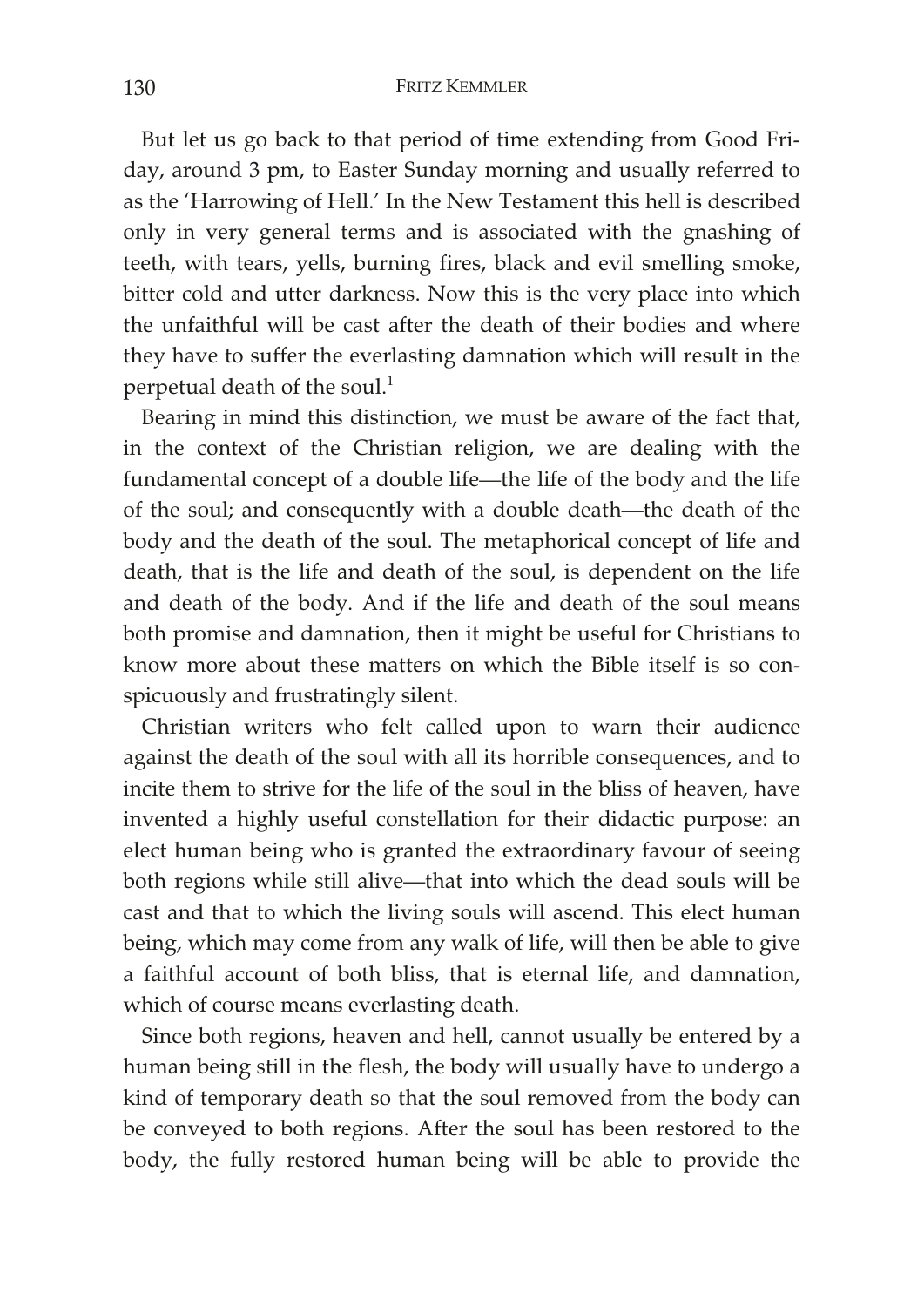evidence necessary to attain salvation which entails the life of the soul after the death of the body. To achieve this purpose, the testimony of the visionary must be reliable, and it should also be vivid and therefore easy to remember.

As a look at even a few medieval visions of the other world will show, the authors of these texts, in most instances anonymous, indeed possessed a considerable amount of creative imagination in describing the *terra incognita* of both heaven and hell. Usually, these visions and journeys to the other world comprise both the region of the dead souls and the region of the living souls—and, I hasten to add, it can be said that the region of the dead seems to have provided a particular stimulus to the creative imagination. I will therefore concentrate on the downward journey in particular, that is, the journey into purgatory and hell. In order to demonstrate some of the literary approaches to and dimensions of these transformations of life and death and painful restorations, I have chosen three texts: one from the eighth century, a second dating from the late twelfth century, and a third that originated in the early years of the thirteenth century. All three were originally composed in the *lingua franca* of the Middle Ages, Latin; two were later translated into the vernacular.

The Vision of St Fursey

In the early decades of the eighth century, the Venerable Bede, engaged in composing his famous *Historia Ecclesiastica Gentis Anglorum,*<sup>2</sup> decided to include a wide range of both ancient and recent events conducive to the strengthening of public morality in the context of the new Christian faith. This strategy is clearly evident in the following quotation taken from the Preface:

Should history tell of good men and their good estate, the thoughtful listener is spurred on to imitate the good; should it record the evil ends of wicked men, no less effectually the devout and earnest listener or reader is kindled to eschew what is harmful and perverse, and himself with greater care pur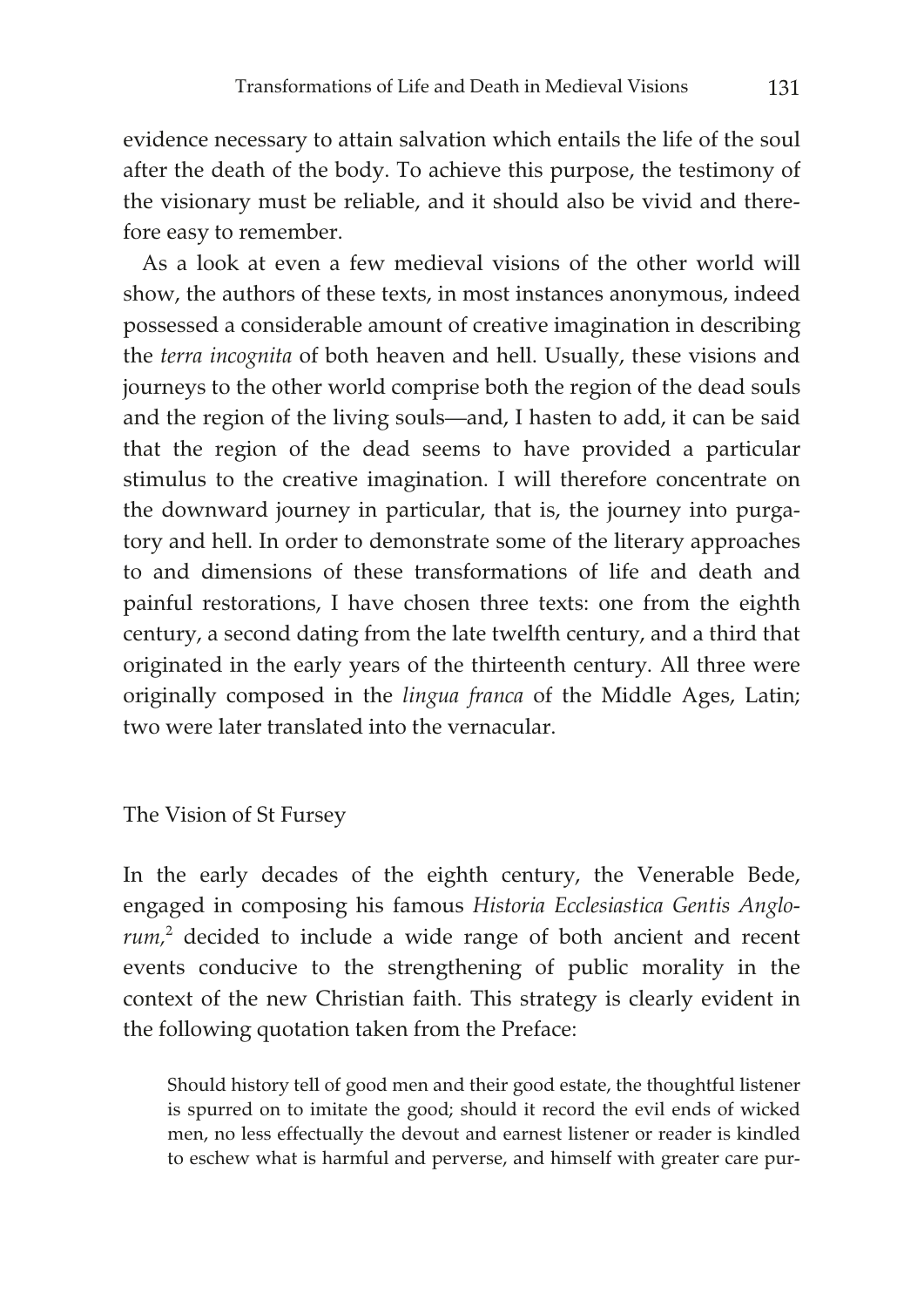sue those things which he has learned to be good and pleasing in the sight of God.  $(3)^3$ 

Since Bede's account of the early history of the English concerns an originally pagan population in the process of being converted, the *Historia Ecclesiastica* includes several visions of the other world through which both the bliss of heaven, that is life, and damnation in hell, that is death, can be expressed quite graphically.

Bede's account of the Christianisation of East Anglia, Book III, chapter 19, contains one of the most popular visions of the Middle Ages prior to Dante's *Divine Comedy*: The Vision of Fursey. Bede expressly states the purpose of a whole series of visions granted to his saintly hero: to persist in his missionary activities by rendering a convincing and faithful account of the pains in store for those who deviate from the straight and narrow path of Christian morals. Bede's Vision of Fursey makes use of one of the important structural elements of the vision genre<sup>4</sup>: the experienced and reliable guide who is able to explain the mysteries of the other world to the visionary, as Fursey is guided by three angels.

In contrast to most of the later visions of the other world, Bede's text does not offer the wide panorama of either heaven or hell—his emphasis is on the journey to heaven and the dangers accompanying this journey. The central incident of the Vision of Fursey is a dreadful occurrence on the way towards heaven, an incident which can be compared to the singular and decisive moment which characterises the earlier tradition of the modern short story. Guided by three angels, Fursey has to go through the fire of purification and is suddenly attacked by one of the devils:

But when the man of God came to the passage opened up in the midst of the fire, the evil spirits seized one of those who were burning in the flames, hurled him at Fursa, hitting him and scorching his shoulder and jaw. Fursa recognized the man and remembered that on his death he had received some of his clothing. The angel took the man and cast him back at once into the fire.  $(273-75)^5$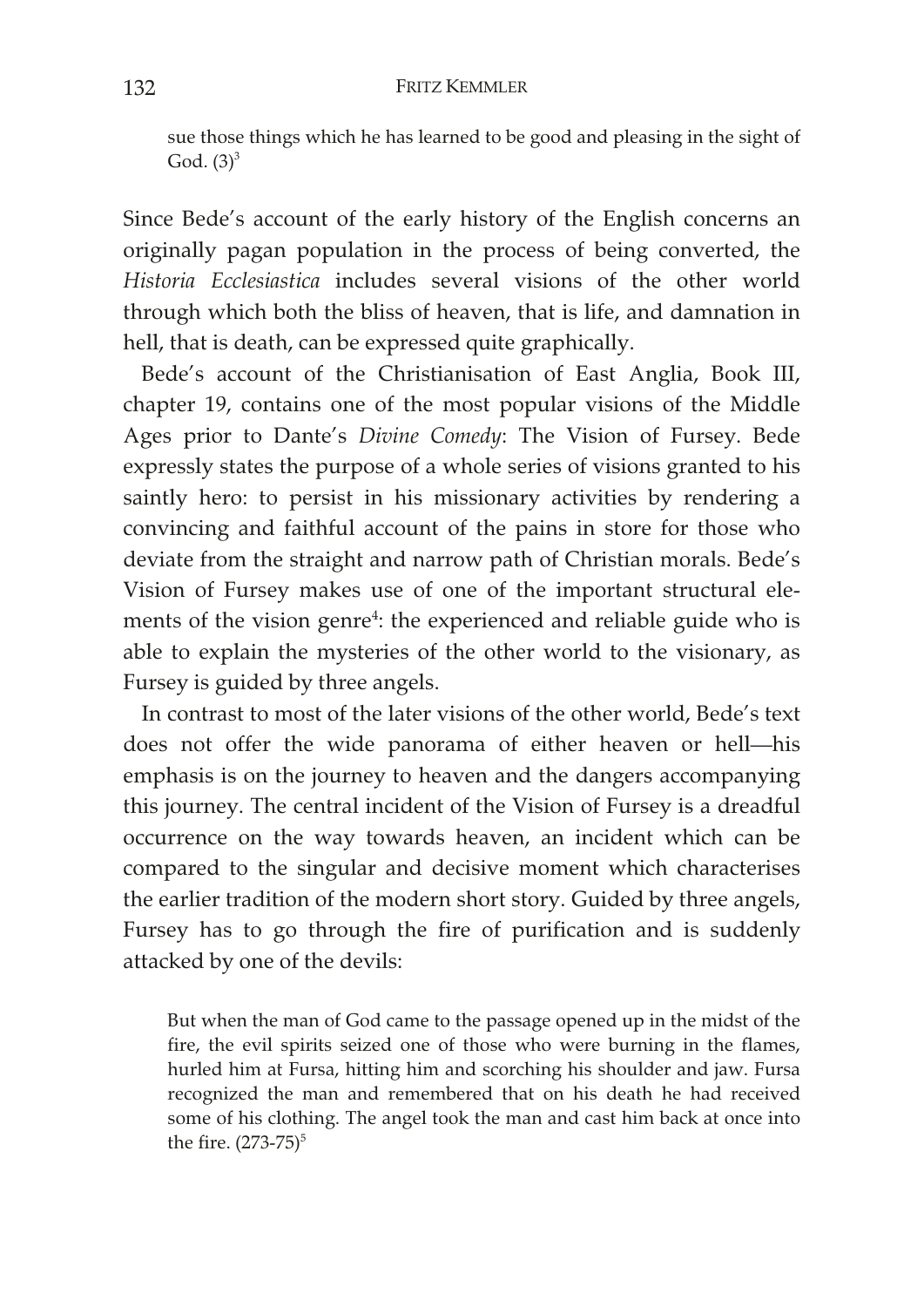Having been lectured by one of his heavenly guides about the necessity of repentance in the hour of death as a precondition for salvation, hence ensuring the life of the soul, Fursey returns to his body again. In the act of restoration to full life, Fursey's body is subjected to a highly significant transformation:

When Fursa had been restored to his body, he bore for the rest of his life the marks of the burns which he had suffered while a disembodied spirit; they were visible to all on his shoulder and his jaw. It is marvellous to think that what he suffered secretly as a disembodied spirit showed openly upon his flesh. He always took care, as he had done before, to encourage all both by his sermons and by his example to practise virtue.  $(275)^6$ 

It would appear that Bede did not put his entire trust into the efficacy of the testimony of the saintly visionary alone but rather relied on the means of providing additional extra-textual evidence: the marks on Fursey's body and his way of life after this dreadful experience. Moreover, as a good historian and author, Bede knew only too well that the miraculous account he had adapted from the anonymous *Vita S. Fursei* would need corroborating evidence. He therefore relies on the additional means of an eye-witness testifying to the veracity of both the visionary and the events:

An aged brother is still living in our monastery who is wont to relate that a most truthful and pious man told him that he had seen Fursa himself in the kingdom of the East Angles and had heard these visions from his own mouth. He added that although it was during a time of severe winter weather and a hard frost and though Fursa sat wearing only a thin garment, yet as he told his story, he sweated as though it were the middle of summer, either because of the terror or else the joy which his recollections aroused.  $(275)^7$ 

For Fursey, restoration from death resulted in bearing the marks of a frightful experience for the rest of his life. On the other hand, this frightful experience also ensured that the saintly missionary of the East Angles never again strayed from the right path and led the active life of a devout Christian, whose sanctity was proven beyond any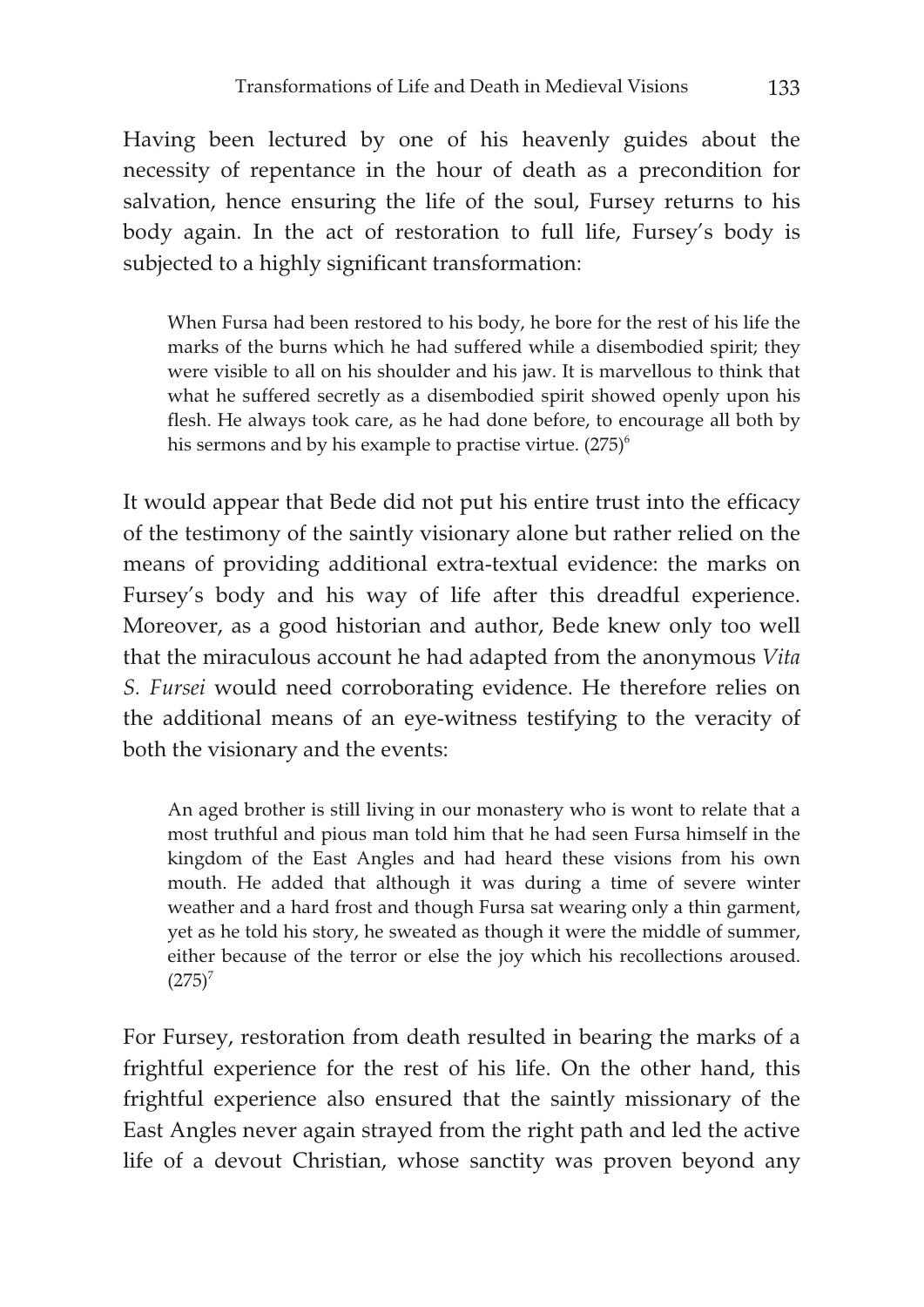doubt by his still undecayed body four years after his death. The lesson to be taught by using the motif 'restored from death' is reinforced in Bede's case by material evidence, just as in the Gospel of John.

With reference to the later history of the immensely popular *Visio S. Fursei* we can say that on account of its brevity in the descriptive sections and its emphasis on extra-textual proof, it was possible to use it most effectively in sermons and catechetical writings as an *exemplum* illustrating the evil consequences arising from avarice.<sup>8</sup>

# St Patrick's Purgatory

The second text chosen for this paper is very different from Bede's Vision of Fursey. In the so-called *St Patrick's Purgatory*,<sup>9</sup> which dates back to the last decades of the twelfth century, temporary death of the body is not a necessary condition to enter the other world. St Patrick's Purgatory, shut off from the world by a heavy gate, could be entered voluntarily as an act of penance while still in the flesh. This manner of entering the nether world of St Patrick's Purgatory is the major constituent of a special process of repentance and penance in this life in order to avoid the pains of purgatory and hell in the life to come. Thus, no experienced guide is necessary to open up the nether world to the protagonist, because he enters this world still in the body and of his own accord. The body, however, had to be prepared for this difficult journey by fifteen days of fasting and prayer. Anybody who wishes to enter this very special purgatory, so the text tells us, will have to wait in the hall until the arrival of a company of thirteen men, all God's servants, who will instruct the penitent which direction is to be taken.

The hero of *St Patrick's Purgatory* is a knight called Owein, who, according to the early fourteenth-century Middle English version I will be quoting from, resided in Northumberland, "Bi Steuenes day, þe king ful ri3t" (stanza 29), and was an expert in both warfare and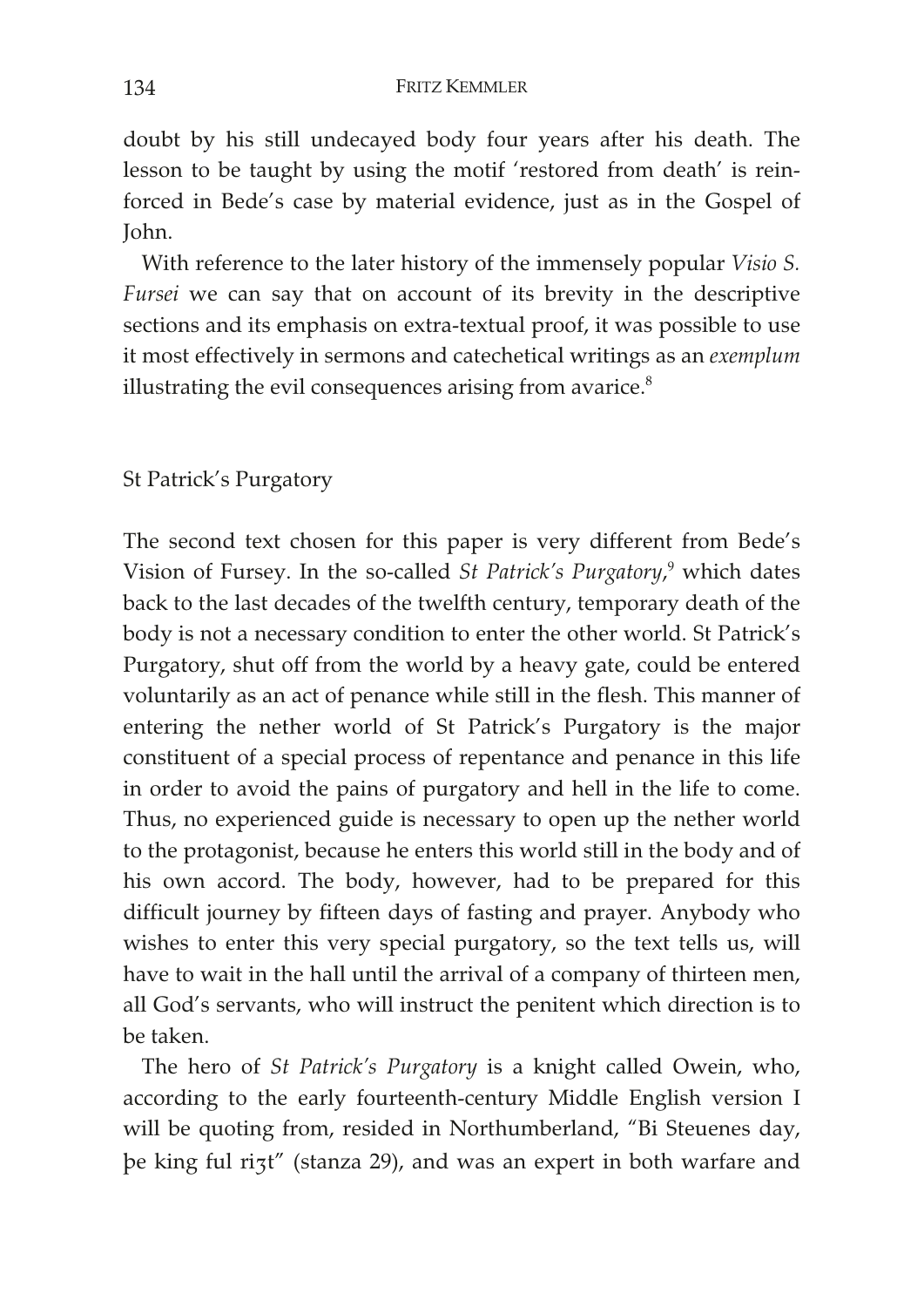sinning against his Creator. Having been instructed by the thirteen wise men to send a prayer to God when oppressed by the devils, Owein is handed over to the chief devil himself who greets our protagonist with the following words:

 "Welcome, Owein! Þou art ycomen to suffri pine To amende þe of sinnes tine, Ac alle gett þe no gain,

For þou schalt haue pine anou<sub>3</sub>, Hard, strong, and ful tou<sub>3</sub>, For þi dedli sinne. No haddestow neuer more meschaunce Þan þou schal haue in our daunce, When we schul play biginne." (stanzas  $55-56$ )<sup>10</sup>

The penitent is therefore actively engaged in the events which are unfolded carefully before our eyes, and he experiences the pains of purgatory and hell in a very direct way. However, by sending a prayer to his creator, he does not have to undergo the punishment of the various stations to the very full:

Þe fendes han þe knizt forþ taken, And bounde him swiþe hard Opon þe whele þat arn about, And so loþly gan to rout, And cast him amidward.

Þo þe hokes him torent, And þe wild fer him tobrent, On Ihesu Crist he þouzt. Fram þat whele an angel him bare, And al þe fendes þat were þare No mizt him do rizt nouzt. (stanzas  $88-89$ )<sup>11</sup>

After traversing the dangerous ground, almost drowning in the icecold water of a stinking river and being rescued from pits filled with boiling metal, Owein finally comes to the narrow bridge<sup>12</sup> crossing a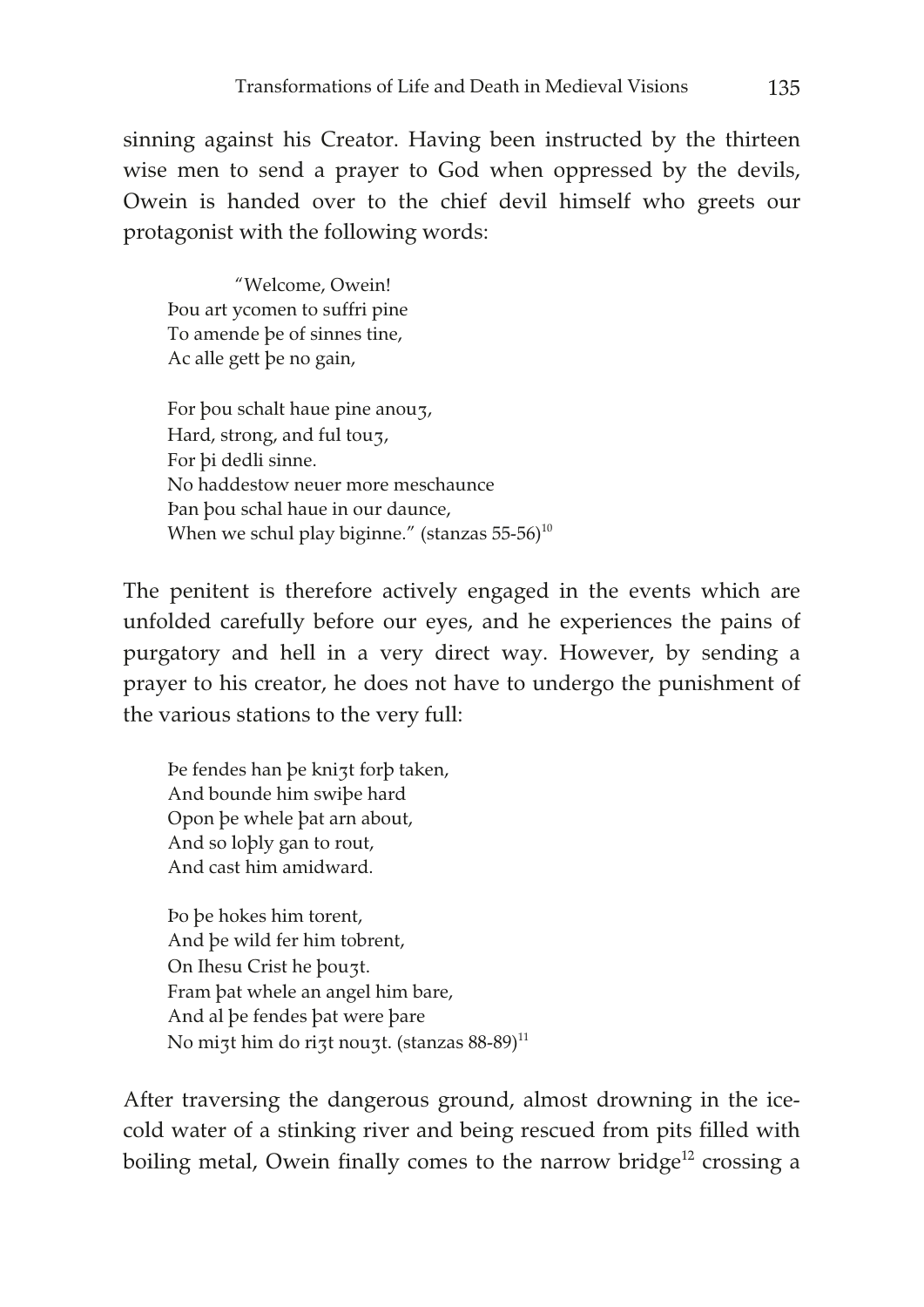second stinking river ("It stank fouler þan ani hounde," stanza 116) which separates purgatory and hell from paradise ("'Þis is þe brigge of paradis,'" stanza 117). Since he has repeatedly received heavenly help in his tour of the nether world, he crosses the bridge confidently and successfully, leaving the realm of death behind him and entering the region of life. Owein is granted a vision of paradise and is touched by the Holy Ghost, who tells him to return into the world again which he does, but very reluctantly now that he has received a first and most promising impression of the bliss of heaven in the life to come. However, he does receive some kind of comfort before he has to leave paradise:

"Now kepe þe wele fram dedli sinne Þat þou neuer com þerinne, For nonskines nede. When þou art ded, þou schalt wende Into þe ioie þat haþ non ende; Angels schul þe lede." (stanza 187)<sup>13</sup>

On the basis of his first-hand impressions, the former sinner Owein is indeed restored from spiritual death, becomes a pilgrim to the Holy Land and returns to Ireland where he lives as a monk for a further seven years. When he died, so the narrator tells us, he was immediately admitted to the high joy of paradise—no wonder after such an exemplary life of warfare, sin, repentance and devotion.

In contrast to Bede's brief account of Fursey, *St Patrick's Purgatory* offers a wealth of descriptive detail of both heaven and hell. Whoever is prepared to accept the lesson taught by this text will indeed be restored from the everlasting death of the soul. Moreover, with its precise geographical location on Station Island in Lough Dergh, Co. Donegal in Ireland, "St Patrick's Purgatory" is still a famous pilgrimage site in Ireland and thus a means of salvation and restoration from death on yet another level. Today, Station Island draws on a long history, dating back to the late twelfth century after the Cistercian monk Henry of Saltrey in Huntingdonshire decided to concentrate his literary activities on this journey to the nether world.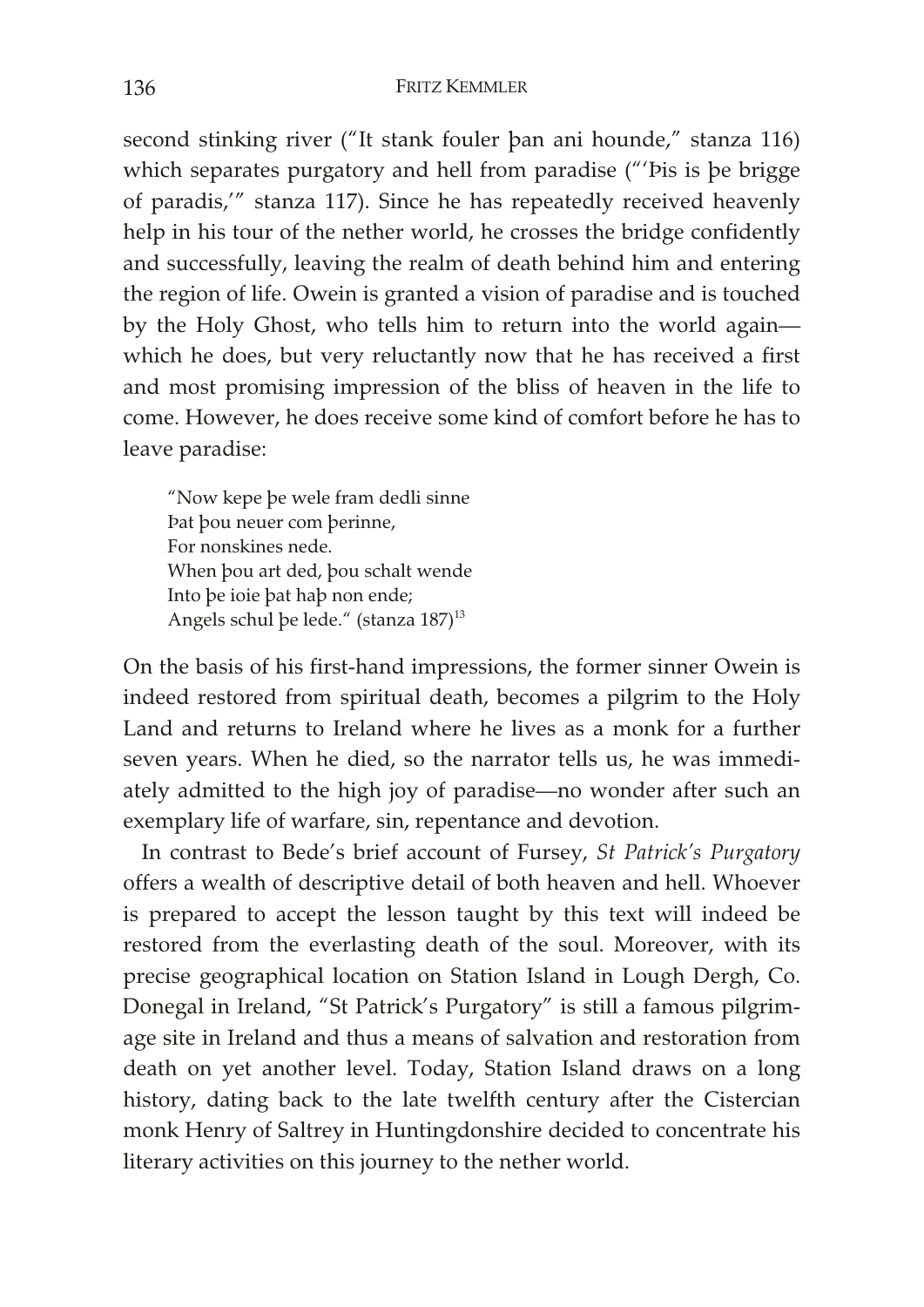## The *Visio Thurkilli*

My third and last text, the *Visio Thurkilli*, 14 was composed only a few years later than *St Patrick's Purgatory*—the date given in the preface is 1206. In contrast to the previous two texts, the *Vision of Thurkill* contains many references to historical people and places, and both place names and personal names mentioned in the text contribute considerably to its authenticity.

In the preface, the anonymous redactor, who emphasises that he is writing for the benefit of a Christian audience, refers to the special conditions of the vision genre, pointing out that the Bible on the whole is not very explicit as far as life after death is concerned ("de statu animarum atque earum post mortem expiatione," 14). His detailed argument which, highly appropriately, includes the famous line 180— "segnius inritant animos demissa per aurem"15—from the *Ars poetica* of Horace that favours sight over hearing, amounts to a veritable justification of the genre, which had come under attack from various sides. The redactor further supports his argument with frequent references to a long literary tradition that includes many undisputed authorities, among them Gregory the Great, whose immensely popular *Dialogues* can be considered as highly influential in the evolution of the genre. With reference to contemporary visions, the author raises the question of probability and truth, and points out the popularity of modern visionary texts, such as *St Patrick's Purgatory*, the *Revelations of the Monk of Eynsham* and others. In doing so, he succeeds brilliantly in establishing an intertextual context for the validity of the vision he is about to relate. Indeed, a careful reading of the events related in the *Visio Thurkilli* will reveal that in order to prove a particular aspect of the doctrine, the redactor does adduce the very contextual evidence he has established so carefully in the preface.

The redactor also devotes great care to weighing the matter of credibility, and this discussion is underlined by a quotation from John 7:12: "And there was much murmuring among the people concerning him: for some said, He is a good man: others said, Nay; but he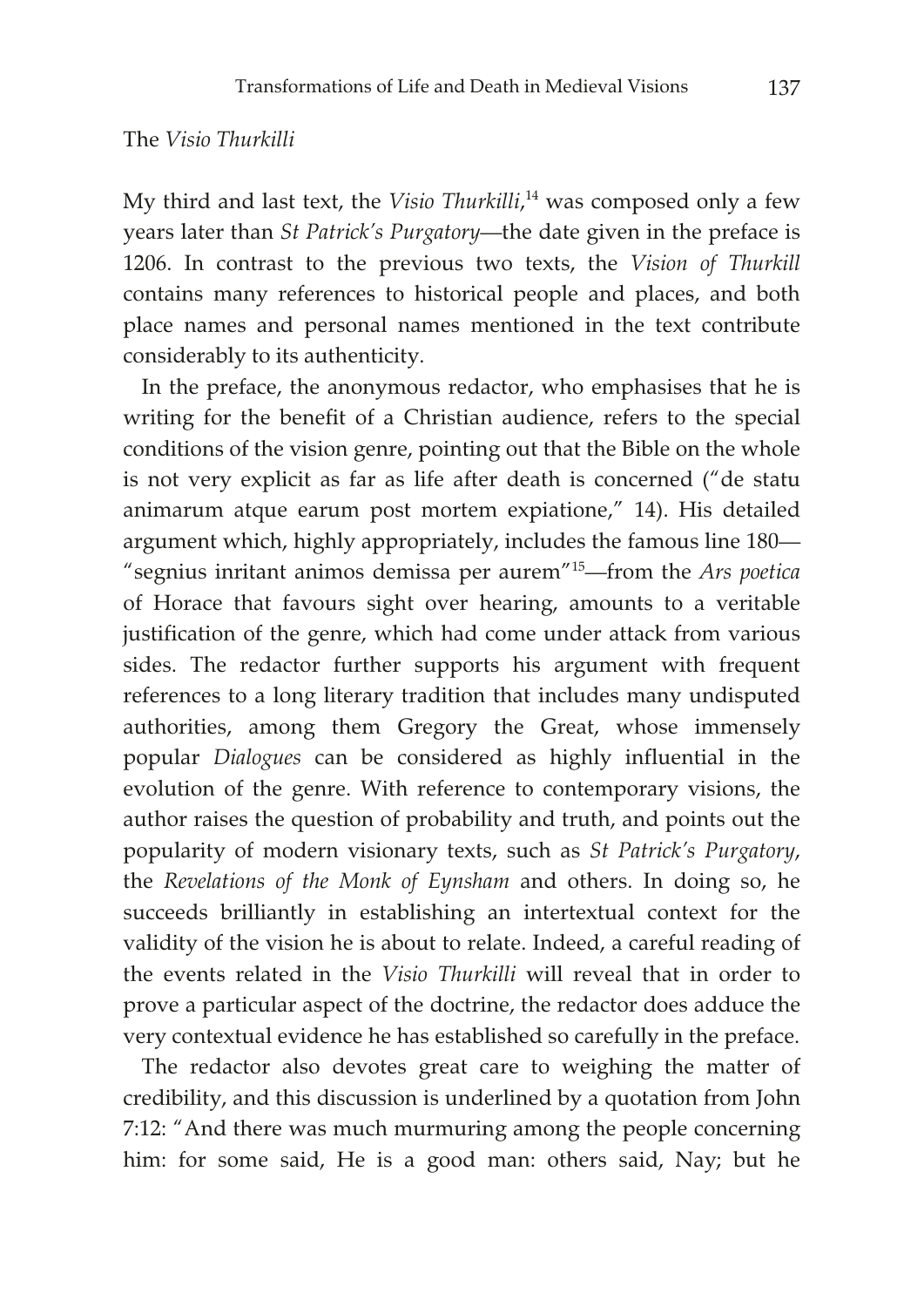## 138 FRITZ KEMMLER

deceiveth the people." And with its reference to Christ, the quotation at once settles this issue. Who would not be willing to embrace the argument which immediately follows this quotation from the Bible:

sed quia plurimi, quorum mens est sanior, intellectus acutior, vita religiosior, huic visioni fidem adhibent tum pro simplicitate et innocentia viri, cui hec visio contigit, tum quia plerique audientium ex relatione predicte visionis non minimum profecerunt emendatiorem vitam eligentes […] visionem simplicis viri simplici eloquio, sicut ab eius ore audivimus, scripto summatim mandare curavi.  $(19-20)^{16}$ 

Indeed, the visionary is said to have been a simple man, living close to London and, contrary to Fursey, not an exemplary character, let alone a cleric or a public figure like the renowned knight Owein in *St Patrick's Purgatory*. There are, however, a few references in the text that clearly establish that we are not dealing with a very simple and churlish character; the simple man Thurkill, a farmer by profession, leads a life of pious devotion and has even undertaken a pilgrimage. This man is granted a vision of both hell and heaven, a vision that is so terrible that he does not want to talk about it until admonished in a dream by St Julian, who had been his guide, to relate his experience in well-ordered language in church on a feast day. The visionary obeys this command and relates his experience in full on the highly appropriate feast days of All Saints and All Souls, i.e. on November 1 and 2, 1206, for the benefit of his fellow countrymen.

In addition to the features just mentioned, all of which contribute to a careful contextualisation of the vision, there are other features which significantly differentiate the contents of the *Visio Thurkilli* from other contemporary visions. Even a cursory reading of the text of the vision itself will reveal that great care has been devoted to what could be called literary detail. We can not only find most of the elements which had gradually become associated with judgment day, such as the weighing of the souls, the bridge leading to heaven, fire, the pit of hell with its boiling cauldrons and so on: compared to earlier visions, we also discover several new elements pertaining to the pains of hell.<sup>17</sup>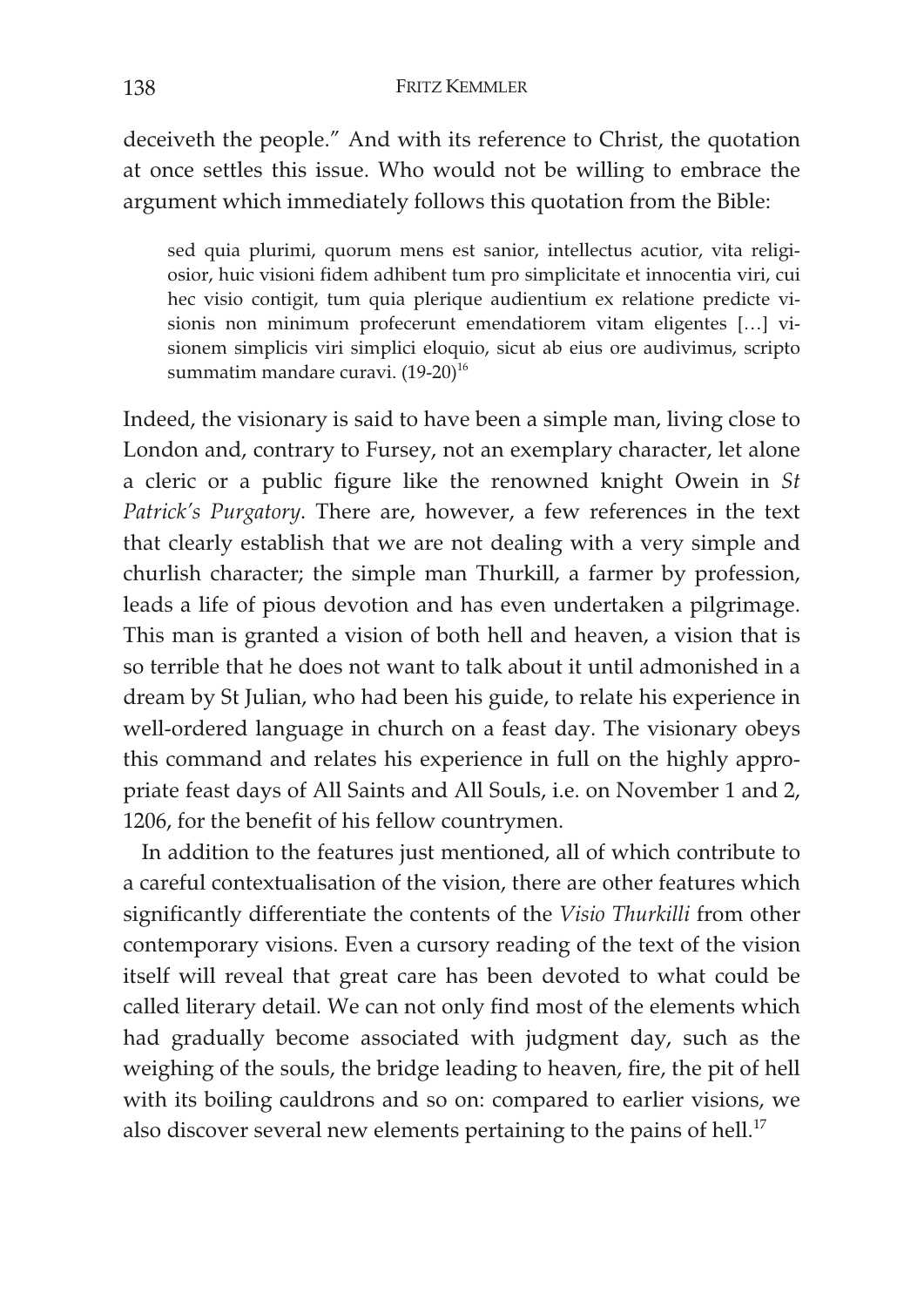Several passages in the *Visio Thurkilli* reveal that the author/redactor was indeed a very good story-teller who knew exactly how to handle the expectations of his intended audience. For instance, when approaching the privities of hell, one of the devils tells Thurkill's saintly guides to leave their pupil outside a very dark and threatening building. The devil argues that if Thurkill were admitted to the privities of hell he would, on his return to the living, by his account of the secret punishments and deeds prevent many sinners from persisting in their bad deeds and therefore considerably reduce the revenue of the devil.

A further proof of the author's skill in composing a lively and at the same time awe-inspiring narrative can be found in his rather detailed account of the weighing of the souls: St Paul, when weighing the deeds of a bad priest, is disappointed that the devil's weights are heavier than his own. Trying to save the soul of the bad priest, he throws a soaking-wet aspersorium onto the scales, with the result that the devil's weights are thrown up into the air by the rapid movement of the scales. In coming down, one of the weights, a black and sooty hammer, lands on the devil's foot, causing him severe pain. The devil, roaring with pain, complains to St Paul of having been cheated and produces a long list of the crimes committed by the priest.

There is even more in store for readers of the *Visio Thurkilli*. From a conversation between one of the devils and St Domninus, one of Thurkill's saintly guides, we gather that every Saturday the usual torments will have to be interrupted. This is because every Saturday the damned souls are forced to re-enact the sins they have committed in the flesh on the stage of the theatre of hell—to the great merriment of the devils watching this great spectacle. After their performance the sinners will be taken to their chairs of torture, which are in the building housing the stage. In these red-hot iron chairs of punishment, adorned with sharp spikes and glowing rings forged of iron, they will receive an extra treatment for their sins they have just reenacted on the stage.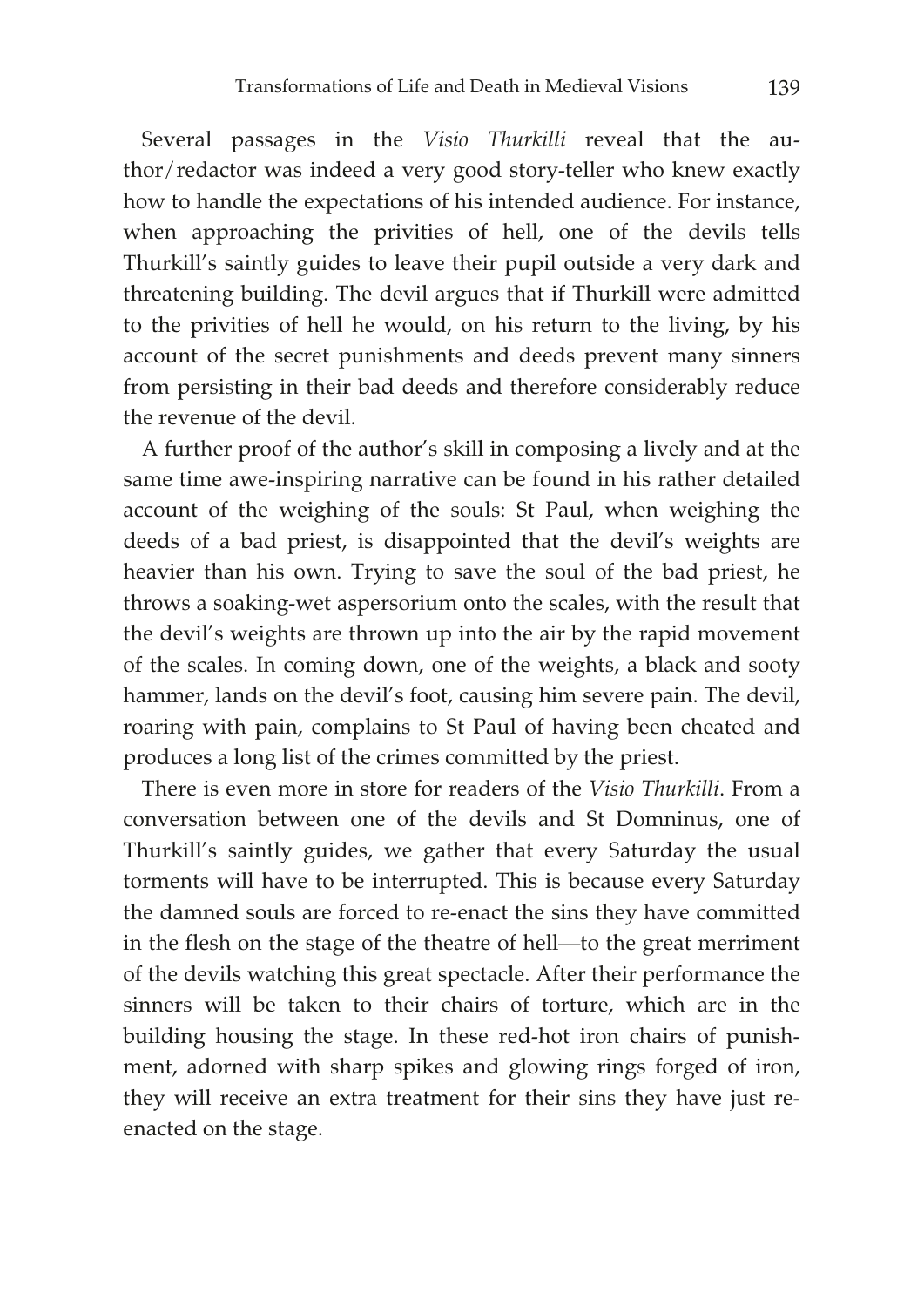#### 140 FRITZ KEMMLER

The presentation of the theatre of hell is one of the longest and most lively sections of the vision. In addition, the description of both sin and punishment is not restricted to the seven deadly sins, for example; it also refers to the social groups which make up a typical medieval society. To give but one example from another source: in the *General Prologue* of Chaucer's *Canterbury Tales*, the miller is described as very apt at stealing corn. Chaucer's miller would have been able to work out which torture would be prepared for him—burning flour will cover his entire body, causing the most severe pain imaginable.

Compared to these lively descriptions of the places entailing the death of the soul, the description of the forecourts of heaven with their inhabitants who have been restored to a life of the soul is somewhat bland, even though this section of the vision offers precise information on the number of masses by which a soul can be released from purgatory and the more quickly restored to life. Unlike the first two texts, the *Visio Thurkilli* ends very abruptly with the restoration of the visionary to his body—there is no reference to the visionary turning to a life of penance or seclusion after his dreadful vision. There is no mention, as in Bede relating to Fursey, that Thurkill turned to missionary work, or became a monk like Owein in *St Patrick's Purgatory* only a brief indication that the visionary is very disappointed that he was prevented from experiencing a more detailed vision of heaven, which had been promised to him. No wonder he is very reluctant to return to his former life; his restoration from death is thus also a painful one.

Turning to the primary function of the vision genre, it would appear that the anonymous author of the *Visio Thurkilli* considered his literary product, which reveals an unusual amount of creative imagination and a loving care for detail, as sufficient to achieve his primary goal: to convince his audience of the desirability and necessity of having their souls restored from a most cruel and horrible death by leading a pious life in the flesh. It would also appear that the singular and innovative *Visio Thurkilli* was too far advanced in the development of the genre, so much so that some of its subject matter may have been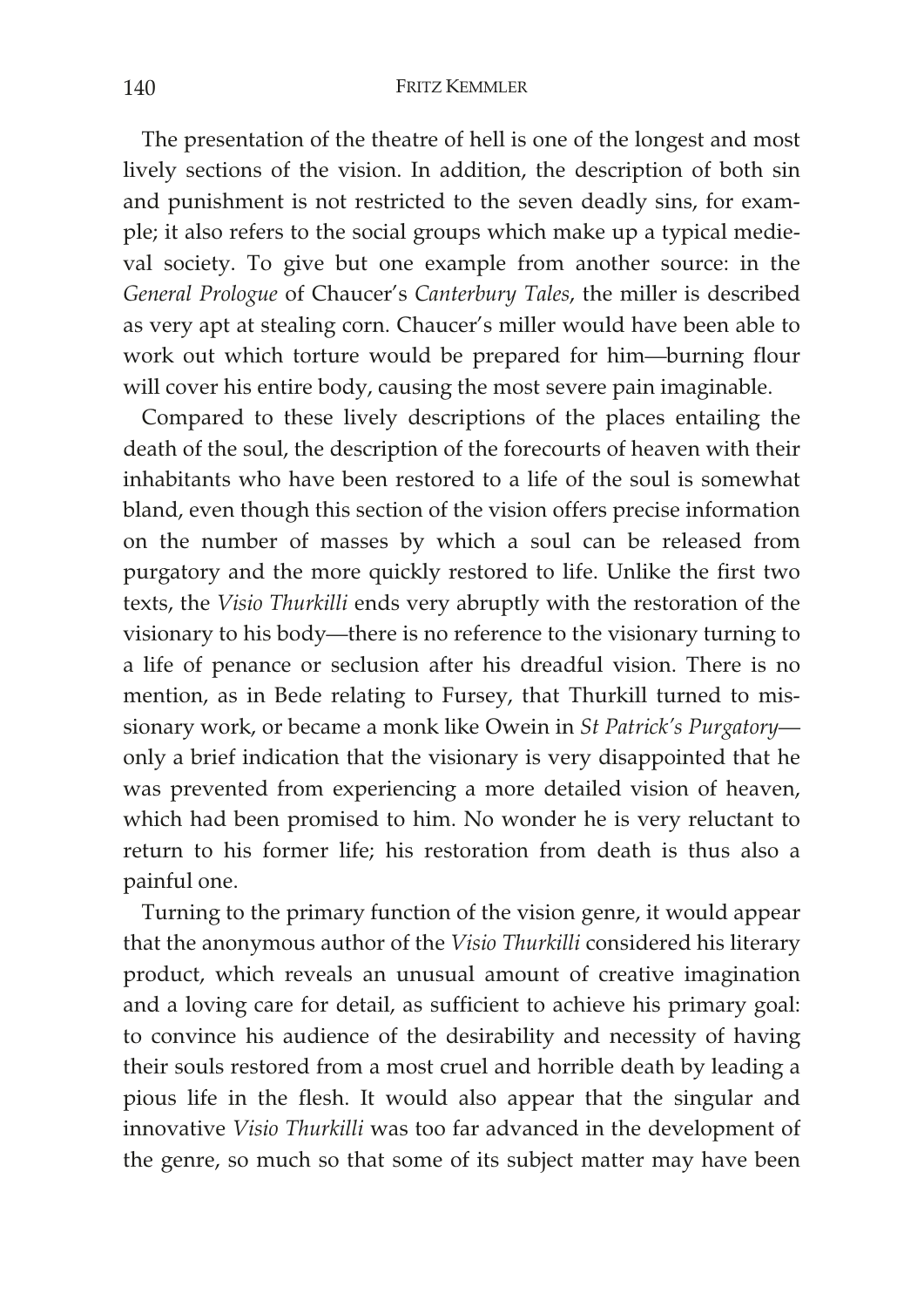considered too 'licentious' for the ears of laymen in the early thirteenth century. We know of only four manuscripts, probably locked away for a long time in the great monastic libraries on the British Isle. There are no extant vernacular versions of the *Visio Thurkilli*, while there are 150 MSS of *Tractatus de Purgatorio Sancti Patricii*, and three vernacular adaptations: two in verse and one in prose.

*Pro captu lectoris habent sua fata libelli*18—the words of Terentianus Maurus provide a fine closure: Medieval visions of heaven and hell prior to Dante offer a multitude of aspects worthy of further study. It is the duty of a medievalist to make modern readers familiar with a genre which certainly deserves close attention.19

> Eberhard Karls Universität Tübingen

## NOTES

<sup>1</sup>See Chaucer's "Parson's Tale" (X, 847): "This cursed synne [i.e. lechery] anoyeth grevousliche hem that it haunten. And first to hire soule, for he obligeth it to synne and to peyne of deeth that is perdurable." (Larry Benson, ed., *The Riverside Chaucer* [Boston: Houghton Mifflin, 1987] 317.)

2 [Beda Venerabilis] *Bede's Ecclesiastical History of the English People*, ed. Bertram Colgrave and R. A. B. Mynors, Oxford Medieval Texts (Oxford: Clarendon P, 1969).

<sup>3</sup>"Siue enim historia de bonis bona referat, ad imitandum bonum auditor sollicitus instigatur; seu mala commemoret de prauis, nihilominus religiosus ac pius auditor siue lector deuitando quod noxium est ac peruersum, ipse sollertius ad exsequenda ea quae bona ac Deo digna esse cognouerit, accenditur." (2)

<sup>4</sup>A wide range of important aspects and properties of the genre has been investigated by Peter Dinzelbacher, *Vision und Visionsliteratur im Mittelalter*, Monographien zur Geschichte des Mittelalters 23 (Stuttgart: Hiersemann, 1981); see his "Bibliographie" (267-80) for further studies. See also Eileen Gardiner, *Medieval Visions of Heaven and Hell: A Sourcebook*, Garland Medieval Bibliographies 11 (New York: Garland, 1993).

<sup>5</sup>"Sed uir Dei ubi ad patefactam usque inter flammas ianuam peruenit, arripientes inmundi spiritus unum de eis, quos in ignibus torrebant, iactauerunt in eum, et contingentes humerum maxillamque eius incenderunt; cognouitque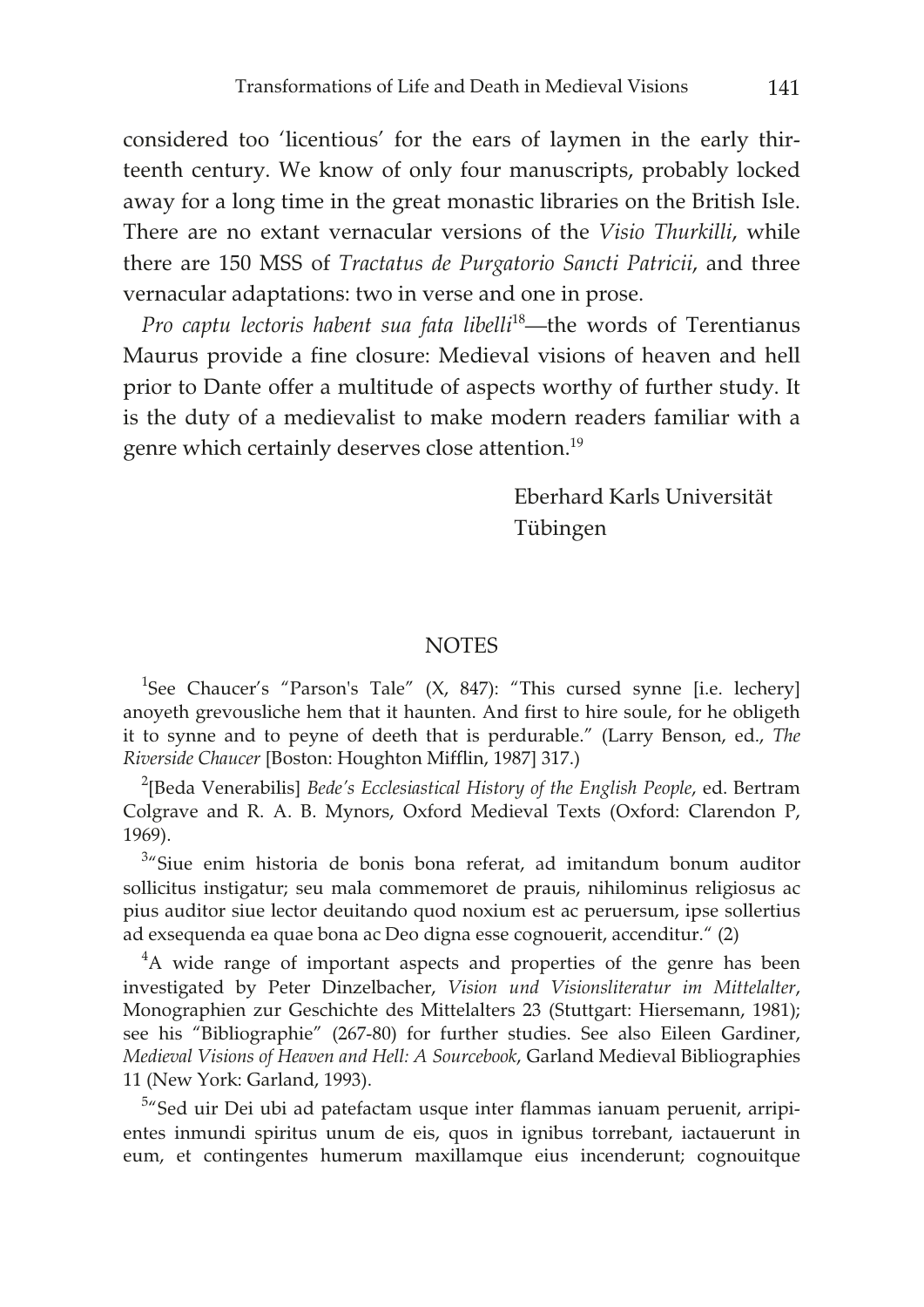hominem, et quia uestimentum eius morientis acceperit, ad memoriam reduxit." (272-74)

6 "Qui postmodum in corpore restitutus, omni uitae suae tempore signum incendii, quod in anima pertulit, uisibile cunctis in humero maxillaque portauit, mirumque in modum quid anima in occulto passa sit, caro palam praemonstrabat. Curabat autem semper, sicut et antea facere consuerat, omnibus opus uirtutum et exemplis ostendere et praedicare sermonibus." (274)

<sup>7</sup>"Superest adhuc frater quidam senior monasterii nostri, qui narrare solet dixisse sibi quendam multum ueracem ac religiosum hominem, quod ipsum Furseum uiderit in prouincia Orientalium Anglorum, illasque uisiones ex ipsius ore audierit, adiciens quia tempus hiemis fuerit acerrimum et glacie constrictum, cum sedens in tenui ueste uir ita inter dicendum propter magnitudinem memorati timoris uel suauitatis quasi in media aestatis caumate sudauerit." (274)

8 See Frederick Tubach, *Index Exemplorum: A Handbook of Medieval Religious Tales*, FF Communications 204 (Helsinki: Suomalainen Tiedeakatemia, 1969) 178: No. 2229. See also Robert Easting, *Visions of the Other World in Middle English*, Annotated Bibliographies of Old and Middle English Literature 3 (Cambridge: D. S. Brewer, 1997).

9 Robert Easting, ed., *St Patrick's Purgatory: Two Versions of* Owayne Miles *and*  The Vision of William of Stranton *Together with the Long Text of the* Tractatus de Purgatorio Sancti Patricii, EETS OS 298 (Oxford: OUP, 1991).

 $10<sup>10</sup>$  Welcome, Owein. You have come to suffer pain in order to amend your sins. But all this will not help you at all: You will have to suffer enough pains, hard, strong and very tough for your deadly sins. You have never experienced anything more terrible than the dance with which we will open our game with you."

 $11<sup>11</sup>$ The fiends caught the knight and tied him fast to the wheel revolving fiercely. And they were roaring terribly and cast him right into the centre. When the hooks fastened to the wheel began to tear his body and the fire to consume him he thought on Jesus Christ. An angel took him off the wheel and all fiends standing around the wheel couldn't harm him any more."

12See Peter Dinzelbacher, *Die Jenseitsbrücke im Mittelalter*, Dissertationen der Universität Wien 104 (Wien: Verband der wissenschaftlichen Gesellschaften Österreichs, 1973).

<sup>13</sup>"Guard yourself from now on against deadly sin so that you do not become guilty of it for whatever reason. When you are dead you will enter the joy that has no end, angels will be your guides."

14Paul Gerhard Schmidt, ed., *Die Vision des Bauern Thurkill* (Leipzig: Teubner, 1987). A modern English translation of the vision (though not of the "Praefatio") is available in Eileen Gardiner, ed., *Visions of Heaven & Hell Before Dante* (New York: Ithaca P, 1989) 219-36.

 $15$ In the translation by Philip Francis the entire sentence reads: "What we hear,/ With weaker passion will affect the heart/ Than when the faithful eye beholds the